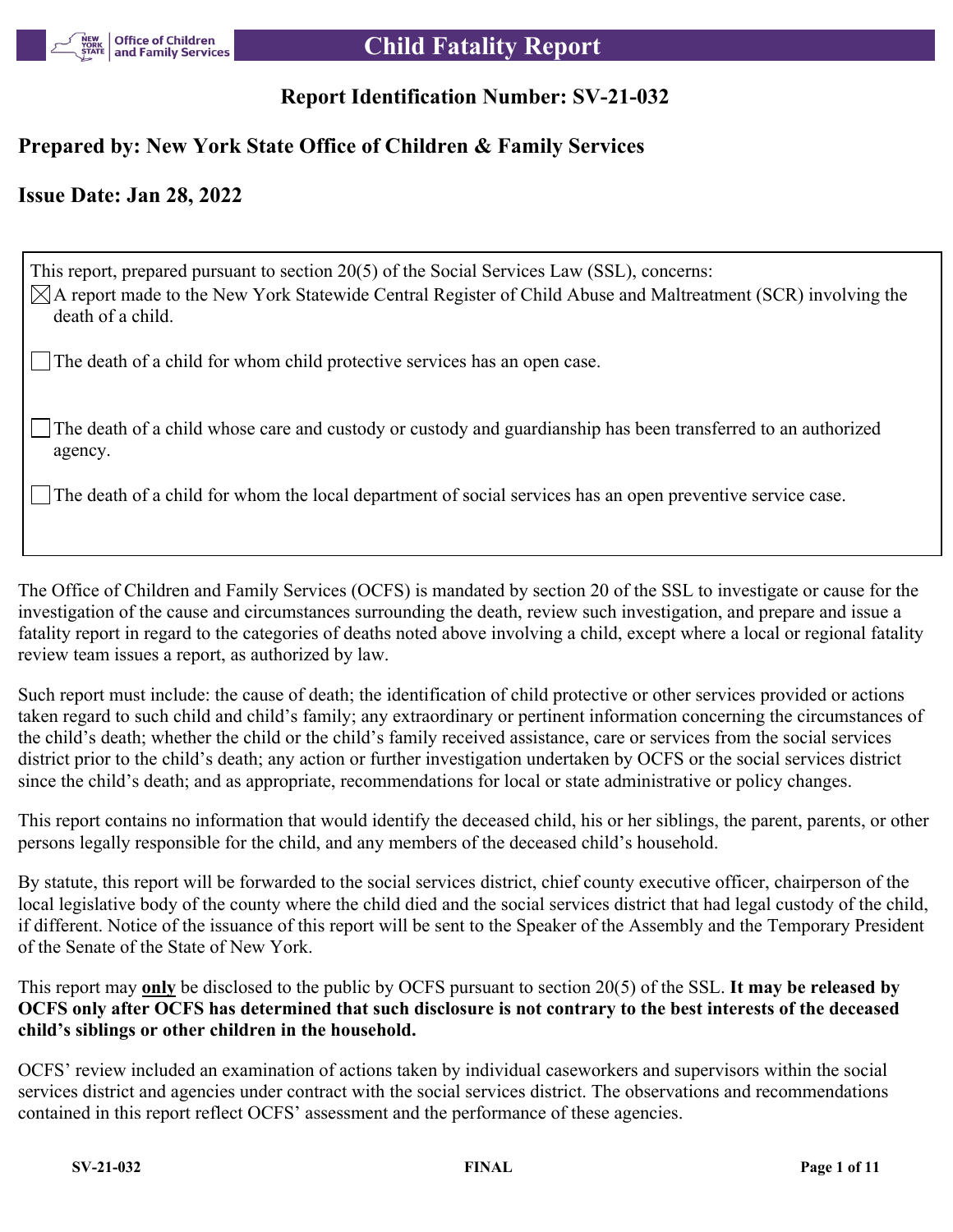

# **Abbreviations**

|                                                             | <b>Relationships</b>                                                  |                                       |
|-------------------------------------------------------------|-----------------------------------------------------------------------|---------------------------------------|
| <b>BM-Biological Mother</b>                                 | <b>SM-Subject Mother</b>                                              | SC-Subject Child                      |
| <b>BF-Biological Father</b>                                 | SF-Subject Father                                                     | OC-Other Child                        |
| MGM-Maternal Grand Mother                                   | <b>MGF-Maternal Grand Father</b>                                      | FF-Foster Father                      |
| PGM-Paternal Grand Mother                                   | PGF-Paternal Grand Father                                             | DCP-Day Care Provider                 |
| MGGM-Maternal Great Grand Mother                            | MGGF-Maternal Great Grand Father                                      | PGGF-Paternal Great Grand Father      |
| PGGM-Paternal Great Grand Mother                            | MA/MU-Maternal Aunt/Maternal Uncle PA/PU-Paternal Aunt/Paternal Uncle |                                       |
| <b>FM-Foster Mother</b>                                     | <b>SS-Surviving Sibling</b>                                           | <b>PS-Parent Sub</b>                  |
| CH/CHN-Child/Children                                       | <b>OA-Other Adult</b>                                                 |                                       |
|                                                             | Contacts                                                              |                                       |
| <b>LE-Law Enforcement</b>                                   | <b>CW-Case Worker</b>                                                 | CP-Case Planner                       |
| Dr.-Doctor                                                  | ME-Medical Examiner                                                   | <b>EMS-Emergency Medical Services</b> |
| DC-Day Care                                                 | <b>BM-Biological Mother</b>                                           |                                       |
| <b>CPS-Child Protective Services</b>                        |                                                                       |                                       |
|                                                             | <b>Allegations</b>                                                    |                                       |
| <b>FX-Fractures</b>                                         | <b>II-Internal Injuries</b>                                           | L/B/W-Lacerations/Bruises/Welts       |
| S/D/S-Swelling/Dislocation/Sprains                          | C/T/S-Choking/Twisting/Shaking                                        | B/S-Burns/Scalding                    |
| P/Nx-Poisoning/ Noxious Substance                           | <b>XCP-Excessive Corporal Punishment</b>                              | PD/AM-Parent's Drug Alcohol Misuse    |
| CD/A-Child's Drug/Alcohol Use                               | <b>LMC-Lack of Medical Care</b>                                       | <b>EdN-Educational Neglect</b>        |
| <b>EN-Emotional Neglect</b>                                 | <b>SA-Sexual Abuse</b>                                                | M/FTTH-Malnutrition/Failure-to-thrive |
| IF/C/S-Inadequate Food/ Clothing/<br>Shelter                | <b>IG-Inadequate Guardianship</b>                                     | LS-Lack of Supervision                |
| Ab-Abandonment                                              | OTH/COI-Other                                                         |                                       |
|                                                             | <b>Miscellaneous</b>                                                  |                                       |
| <b>IND-Indicated</b>                                        | UNF-Unfounded                                                         | SO-Sexual Offender                    |
| Sub-Substantiated                                           | Unsub-Unsubstantiated                                                 | <b>DV-Domestic Violence</b>           |
| LDSS-Local Department of Social                             | <b>ACS-Administration for Children's</b>                              | NYPD-New York City Police             |
| Service                                                     | Services                                                              | Department                            |
| PPRS-Purchased Preventive<br><b>Rehabilitative Services</b> | TANF-Temporary Assistance to Needy<br>Families                        | FC-Foster Care                        |
| MH-Mental Health                                            | <b>ER-Emergency Room</b>                                              | <b>COS-Court Ordered Services</b>     |
| <b>OP-Order of Protection</b>                               | <b>RAP-Risk Assessment Profile</b>                                    | FASP-Family Assessment Plan           |
| <b>FAR-Family Assessment Response</b>                       | Hx-History                                                            | Tx-Treatment                          |
| <b>CAC-Child Advocacy Center</b>                            | PIP-Program Improvement Plan                                          | yo-year(s) old                        |
| <b>CPR-Cardiopulmonary Resuscitation</b>                    | ASTO-Allowing Sex Abuse to Occur                                      |                                       |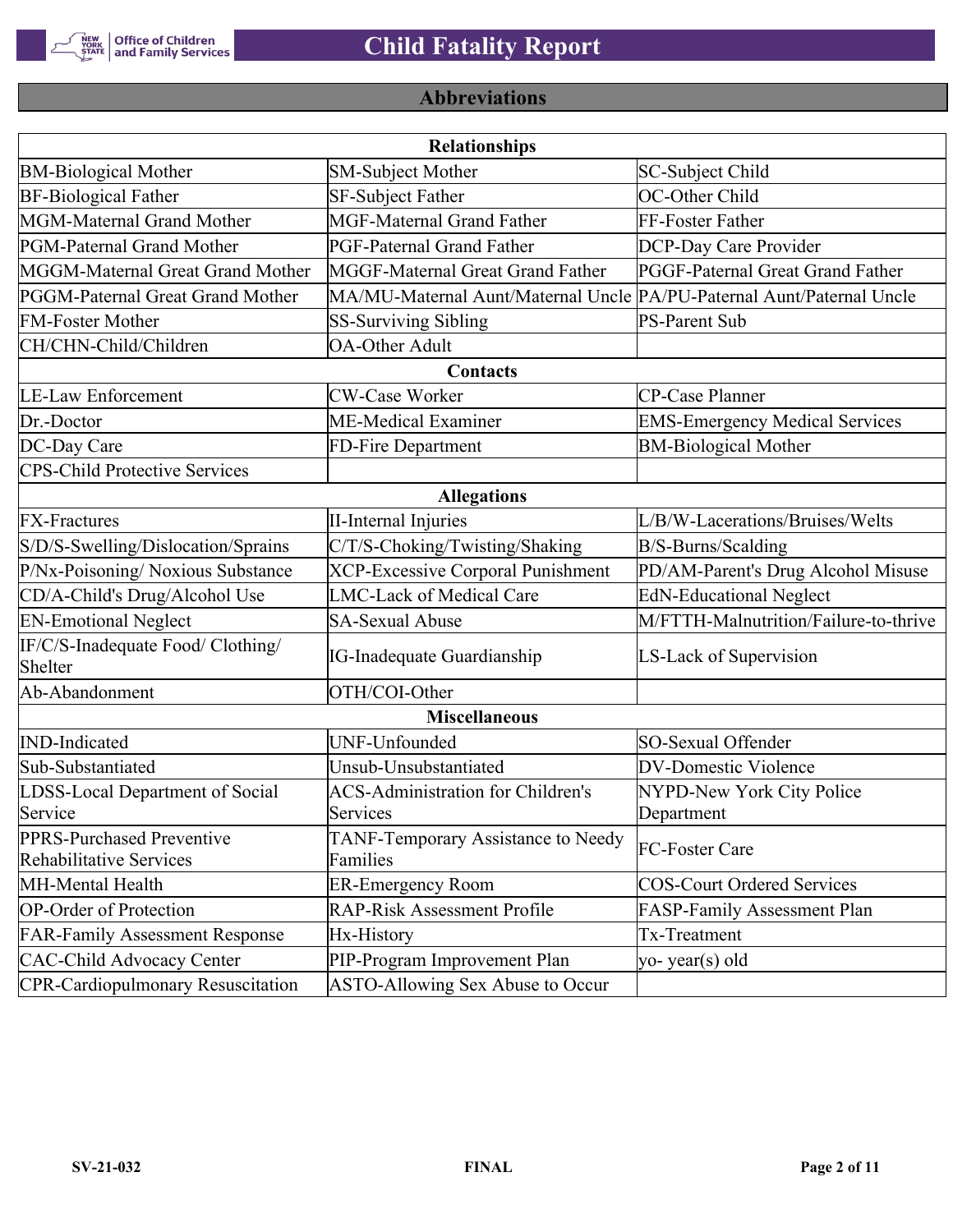

### **Case Information**

**Report Type:** Child Deceased **Jurisdiction:** Westchester **Date of Death:** 08/18/2021

**Age:** 6 month(s) **Gender:** Male **Initial Date OCFS Notified:** 08/19/2021

#### **Presenting Information**

Westchester County Department of Social Services (WCDSS) received a report from the SCR alleging that on 8/18/21, while in the sole care of the maternal aunt, the 6-month-old subject child passed away. The aunt fed the subject child around 2:00PM and he began choking and vomiting. The aunt attempted to call family members and walked to the local health center with the subject child. The subject child was transported to the emergency room and declared dead at 5:03PM.

#### **Executive Summary**

This report concerns the death of the 6-month-old male subject child that occurred on 8/18/21. At the time of the subject child's death, he and the mother resided with the aunt, uncle, and their children, ages 1 and 4 years old. The father resided out of the country. The mother and subject child arrived in the United States two months prior to his death.

The investigation revealed the mother left the subject child in the care of the aunt while she went to work. The aunt fed the subject child and placed him in his playpen while she went into another room to tend to her children. The aunt reported, minutes after she checked on the subject child, she heard him cry. The aunt sat with the subject child and fed him a bottle, but he began to vomit, and discharge was coming out of his nose. The aunt observed the subject child turning blue and began resuscitation efforts. The aunt called her husband and requested he call 911, as her primary language was not English, and she was concerned about the language barrier if she were to call. The aunt was worried as first responders had not yet arrived and the subject child became limp. The aunt had a neighbor stay with her children while she ran down the street to the health center. On the way to the health center, the aunt met the mother, and both ran the rest of the way to the health center with the subject child. The child was immediately transferred to a different hospital where he was pronounced deceased.

An autopsy was performed, and the final report was pending at the time this report was written. The law enforcement investigation remained open pending the final autopsy report.

WCDSS spoke with family members and collateral sources, which included law enforcement, medical staff, and the medical examiner. WCDSS determined there was no credible evidence to support the allegations of DOA/Fatality, Inadequate Guardianship, Internal Injuries, or Lack of Medical Care against the aunt regarding the subject child. WCDSSS referred the family to services related to the fatality and closed their investigation once case objectives were met.

#### **Findings Related to the CPS Investigation of the Fatality**

**Safety Assessment:**

 **Was sufficient information gathered to make the decision recorded on the:**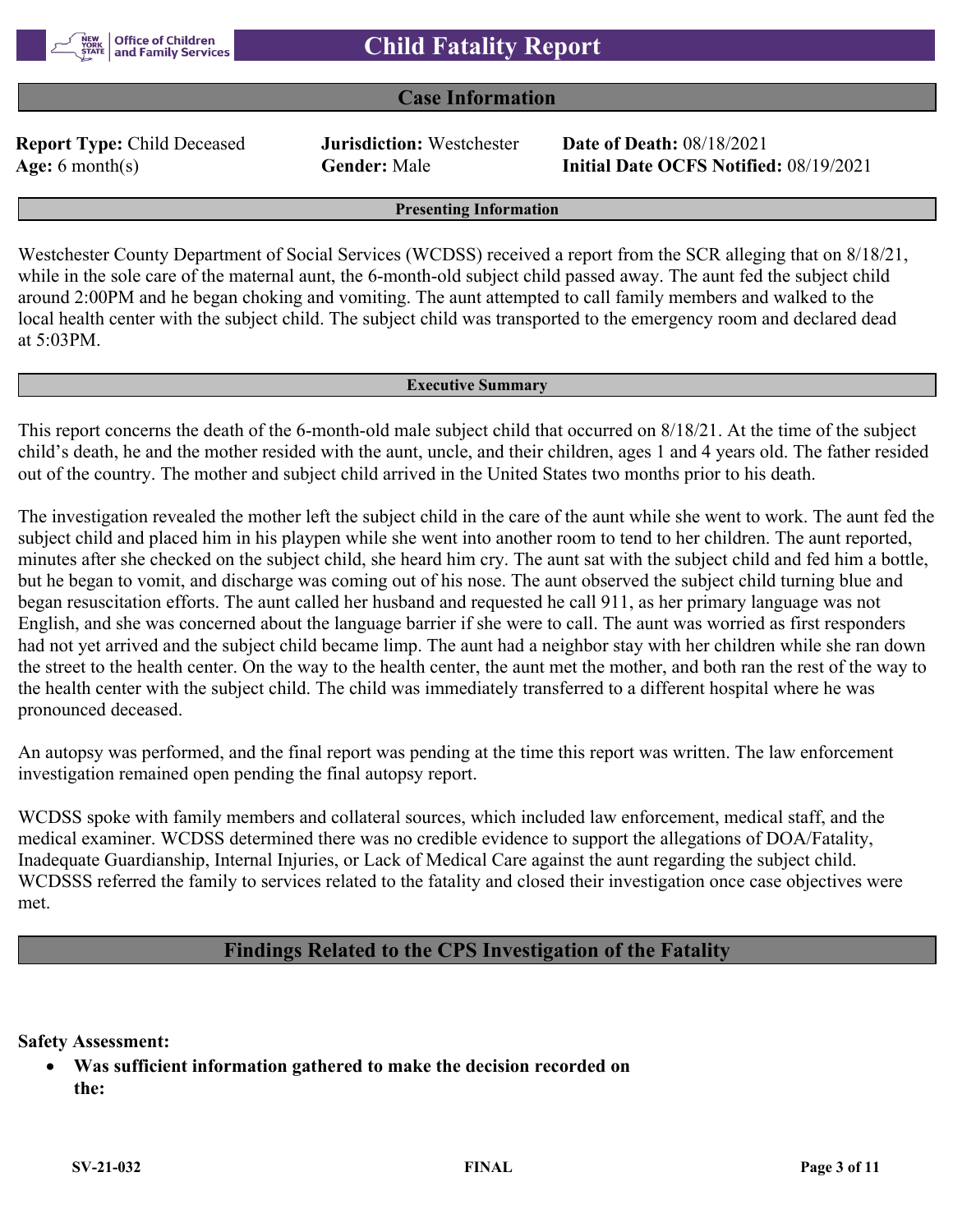

| <b>Approved Initial Safety Assessment?</b><br>O                                                                                                                          | Yes                                                                          |
|--------------------------------------------------------------------------------------------------------------------------------------------------------------------------|------------------------------------------------------------------------------|
| Safety assessment due at the time of determination?<br>$\circ$                                                                                                           | Yes                                                                          |
| Was the safety decision on the approved Initial Safety Assessment<br>appropriate?                                                                                        | Yes                                                                          |
| <b>Determination:</b>                                                                                                                                                    |                                                                              |
| Was sufficient information gathered to make determination(s) for all<br>allegations as well as any others identified in the course of the<br>investigation?              | Yes, sufficient information was<br>gathered to determine all<br>allegations. |
| Was the determination made by the district to unfound or indicate<br>appropriate?                                                                                        | Yes                                                                          |
| <b>Explain:</b><br>WCDSS gathered information to determine the allegations. WCDSS assessed the safety of the other children in the home<br>throughout the investigation. |                                                                              |
| Was the decision to close the case appropriate?                                                                                                                          | Yes                                                                          |
| Was casework activity commensurate with appropriate and relevant statutory Yes<br>or regulatory requirements?                                                            |                                                                              |
| Was there sufficient documentation of supervisory consultation?                                                                                                          | Yes, the case record has detail of the<br>consultation.                      |
| <b>Explain:</b><br>Casework activity was commensurate with case circumstances.                                                                                           |                                                                              |
| <b>Required Actions Related to the Fatality</b>                                                                                                                          |                                                                              |
| Are there Required Actions related to the compliance issue(s)? $\Box$ Yes<br>$\boxtimes$ No                                                                              |                                                                              |
| <b>Fatality-Related Information and Investigative Activities</b>                                                                                                         |                                                                              |
|                                                                                                                                                                          |                                                                              |
| <b>Incident Information</b>                                                                                                                                              |                                                                              |
| <b>Date of Death: 08/18/2021</b><br>Time of Death: 05:03 PM                                                                                                              |                                                                              |
| Time of fatal incident, if different than time of death:                                                                                                                 | Unknown                                                                      |

| County where fatality incident occurred:  |                                                                        | Westchester                       |
|-------------------------------------------|------------------------------------------------------------------------|-----------------------------------|
| Was 911 or local emergency number called? |                                                                        | No.                               |
| Did EMS respond to the scene?             |                                                                        | N <sub>o</sub>                    |
|                                           | At time of incident leading to death, had child used alcohol or drugs? | N <sub>o</sub>                    |
| Child's activity at time of incident:     |                                                                        |                                   |
| Sleeping                                  | Working                                                                | $\Box$ Driving / Vehicle occupant |
| Playing                                   | Eating                                                                 | $\boxtimes$ Unknown               |
| Other                                     |                                                                        |                                   |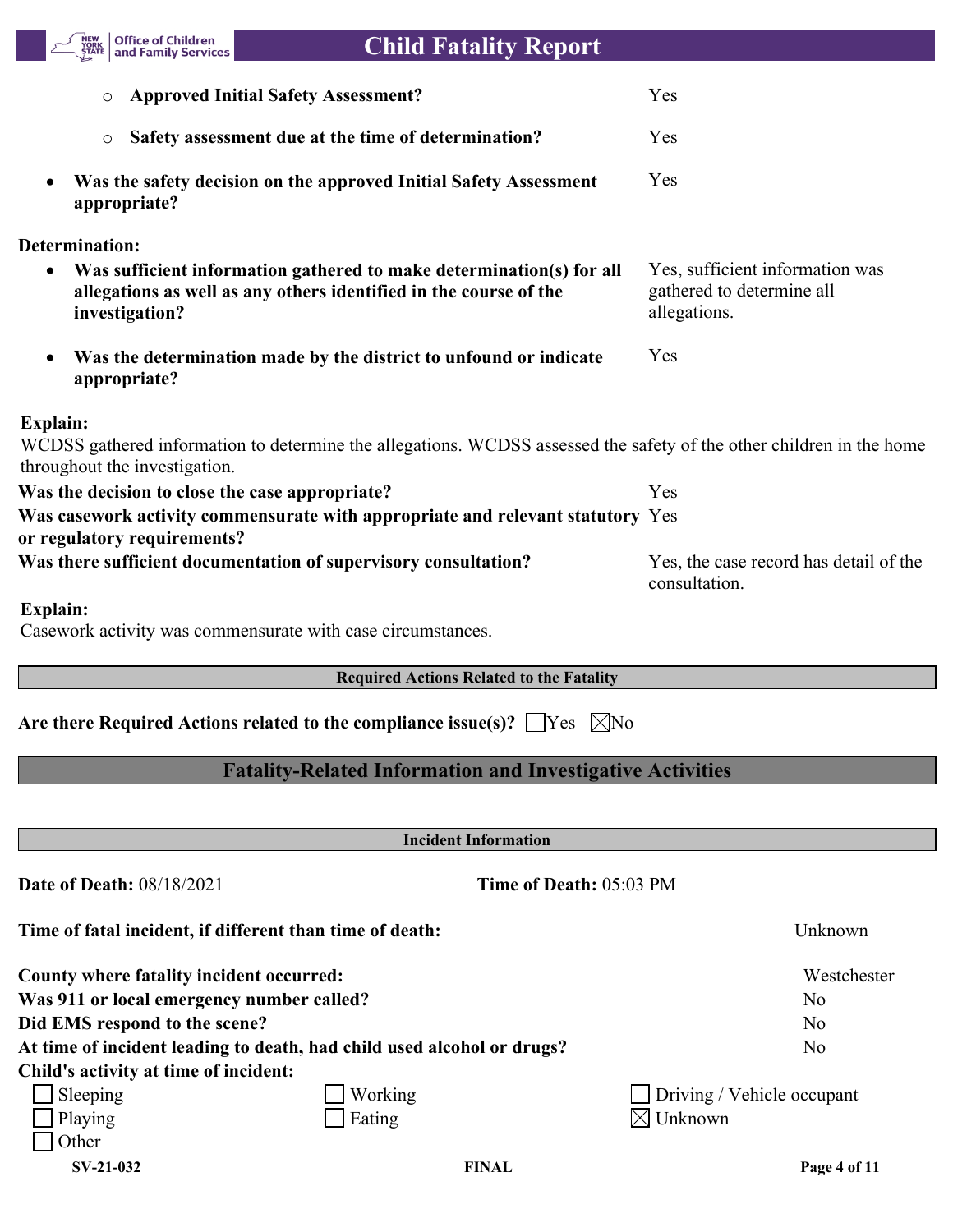

# **Did child have supervision at time of incident leading to death?** Yes

**At time of incident was supervisor impaired?** Not impaired.

**At time of incident supervisor was:**

Distracted Absent

Asleep  $\boxtimes$  Other: **holding the infant** 

### **Total number of deaths at incident event:**

**Children ages 0-18:** 1

**Adults:** 0

#### **Household Composition at time of Fatality**

| <b>Household</b>           | Relationship         | Role                | Gender | Age             |
|----------------------------|----------------------|---------------------|--------|-----------------|
| Deceased Child's Household | Aunt/Uncle           | Alleged Perpetrator | Female | $32$ Year(s)    |
| Deceased Child's Household | Aunt/Uncle           | No Role             | Male   | $28$ Year(s)    |
| Deceased Child's Household | Deceased Child       | Alleged Victim      | Male   | $6$ Month $(s)$ |
| Deceased Child's Household | Mother               | No Role             | Female | $23$ Year(s)    |
| Deceased Child's Household | Mother's Partner     | No Role             | Male   | $25$ Year(s)    |
| Deceased Child's Household | Other Child - cousin | No Role             | Female | $3$ Year(s)     |
| Deceased Child's Household | Other Child - cousin | No Role             | Male   | 1 Year(s)       |

#### **LDSS Response**

On 8/19/21, WCDSS received the SCR fatality report regarding the subject child. Upon receipt of the fatality report, WCDSS initiated their investigation within 24 hours and coordinated efforts with their MDT. The safety of the other children in the home was assessed, and they were determined to be safe with the aunt and uncle.

WCDSS interviewed the aunt who reported she was home with her children and the subject child. She placed the subject child in his playpen while she cared for her children. She heard the subject child cry, so she sat with him and fed him a bottle. The subject child began to vomit and had a milky discharge coming out of his nose. He began to turn blue, so the aunt called her husband and told him to call 911. The aunt reported she did not call 911 because English was not her first language and she worried she would not be understood. The aunt reported first responders did not arrive immediately and she began running to the health center down the street while carrying the subject child. The mother met the aunt outside and both women ran to the health center. The aunt reported she returned home after the mother and subject child arrived at the health center. The mother called the aunt to inform her she and the subject child were being transported to another hospital. Once at the hospital, the mother again called the aunt to notify her that the subject child had passed away.

The mother was interviewed and corroborated the information learned from the aunt. The mother and subject child relocated to the United States two months before his death. The mother shared medical records reflecting the subject child's vaccination status, and he was up to date on immunizations. The subject child had a scheduled appointment to get his 6-month vaccinations on 9/3/21.

Medical records revealed the subject child presented to the emergency room in cardiac arrest at 4:34PM. There were no signs of external trauma. Life saving measures were taken but the subject child was pronounced deceased at 5:03PM. After evaluation, the clinical impression was documented as "cardiac arrest."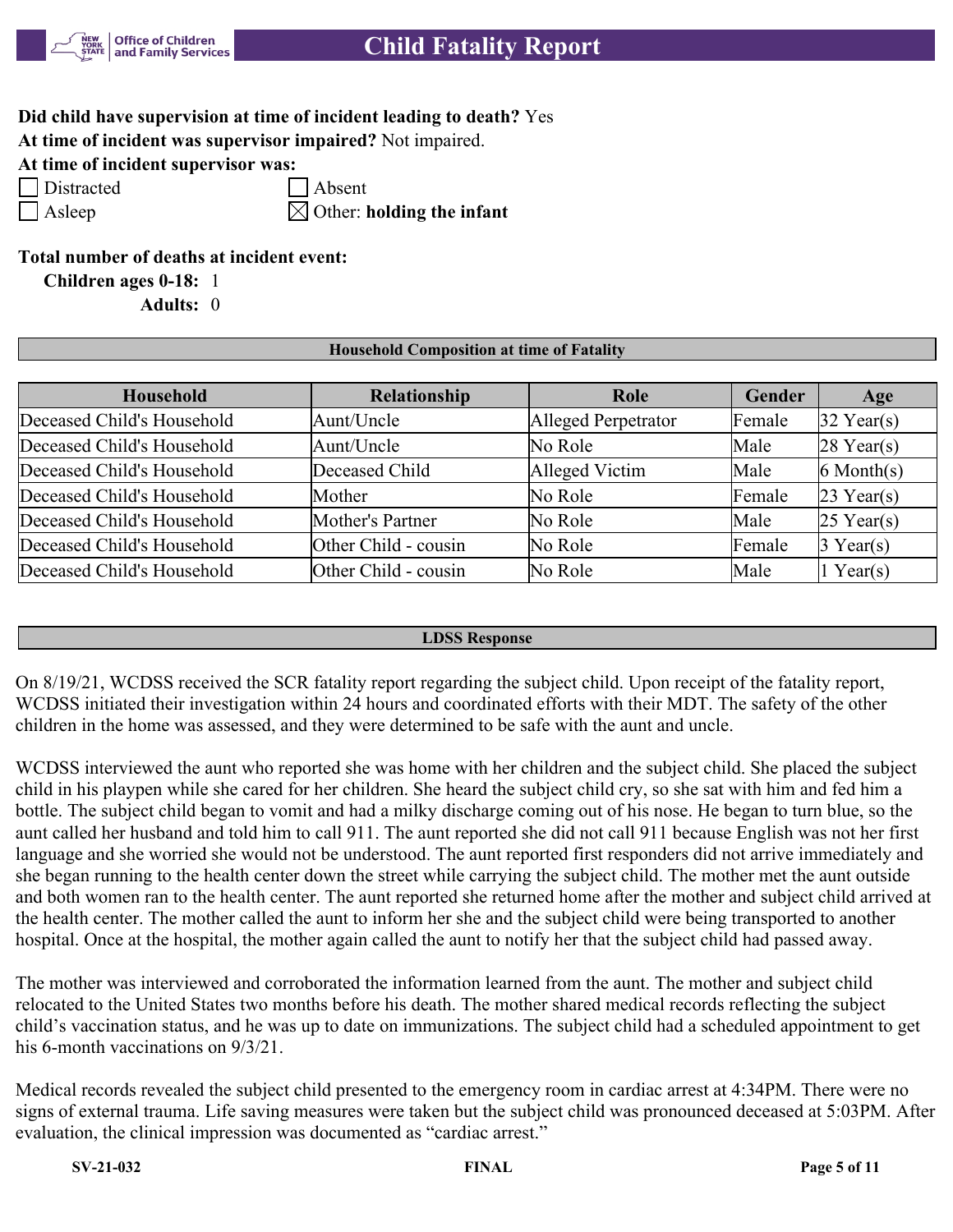The children residing in the home were assessed to be safe in the care of the aunt and uncle. The 4-year-old did not have information regarding the subject child's death and showed a lack of understanding related to it. Medical records were received for both children and there were no concerns revealed.

WCDSS supplied the family with community-based mental health and bereavement counseling referrals. Once case objectives were met, the investigation was unfounded and closed.

#### **Official Manner and Cause of Death**

**Official Manner:** Pending **Primary Cause of Death:** Pending **Person Declaring Official Manner and Cause of Death:** Medical Examiner

**Multidisciplinary Investigation/Review**

#### **Was the fatality investigation conducted by a Multidisciplinary Team (MDT)?**Yes

**Comments:** Westchester County Department of Social Services adhered to previously approved protocols for joint investigations by coordinating with law enforcement and notifying the DA's office of the death.

**SCR Fatality Report Sum** 

### **Was the fatality referred to an OCFS approved Child Fatality Review Team?**Yes

| $5CM$ ratality Kepol e Summary           |                                                              |                            |                                     |  |  |  |  |  |
|------------------------------------------|--------------------------------------------------------------|----------------------------|-------------------------------------|--|--|--|--|--|
|                                          |                                                              |                            |                                     |  |  |  |  |  |
| <b>Alleged Victim(s)</b>                 | <b>Alleged Perpetrator(s)</b>                                | Allegation(s)              | <b>Allegation</b><br><b>Outcome</b> |  |  |  |  |  |
| 059252 - Deceased Child, Male, 6<br>Mons | 059254 - Aunt/Uncle, Female, 32<br>Year(s)                   | DOA / Fatality             | Unsubstantiated                     |  |  |  |  |  |
| 059252 - Deceased Child, Male, 6<br>Mons | $ 059254 - \text{Aunt/Uncle},$ Female, 32<br>Year(s)         | Inadequate<br>Guardianship | Unsubstantiated                     |  |  |  |  |  |
| 059252 - Deceased Child, Male, 6<br>Mons | 059254 - Aunt/Uncle, Female, 32<br>Year(s)                   | Internal Injuries          | Unsubstantiated                     |  |  |  |  |  |
| 059252 - Deceased Child, Male, 6<br>Mons | $ 059254 - \text{Aunt/Uncle}, \text{Female}, 32 $<br>Year(s) | Lack of Medical Care       | Unsubstantiated                     |  |  |  |  |  |

**CPS Fatality Casework/Investigative Activities**

|                                                     | Yes         | No.      | N/A | <b>Unable to</b><br><b>Determine</b> |
|-----------------------------------------------------|-------------|----------|-----|--------------------------------------|
| All children observed?                              | $\times$    |          |     |                                      |
| When appropriate, children were interviewed?        | $\times$    |          |     |                                      |
| Alleged subject(s) interviewed face-to-face?        | $\boxtimes$ |          |     |                                      |
| All 'other persons named' interviewed face-to-face? |             | $\times$ |     |                                      |
| Contact with source?                                | $\times$    |          |     |                                      |
| All appropriate Collaterals contacted?              | $\boxtimes$ |          |     |                                      |
| Was a death-scene investigation performed?          | $\times$    |          |     |                                      |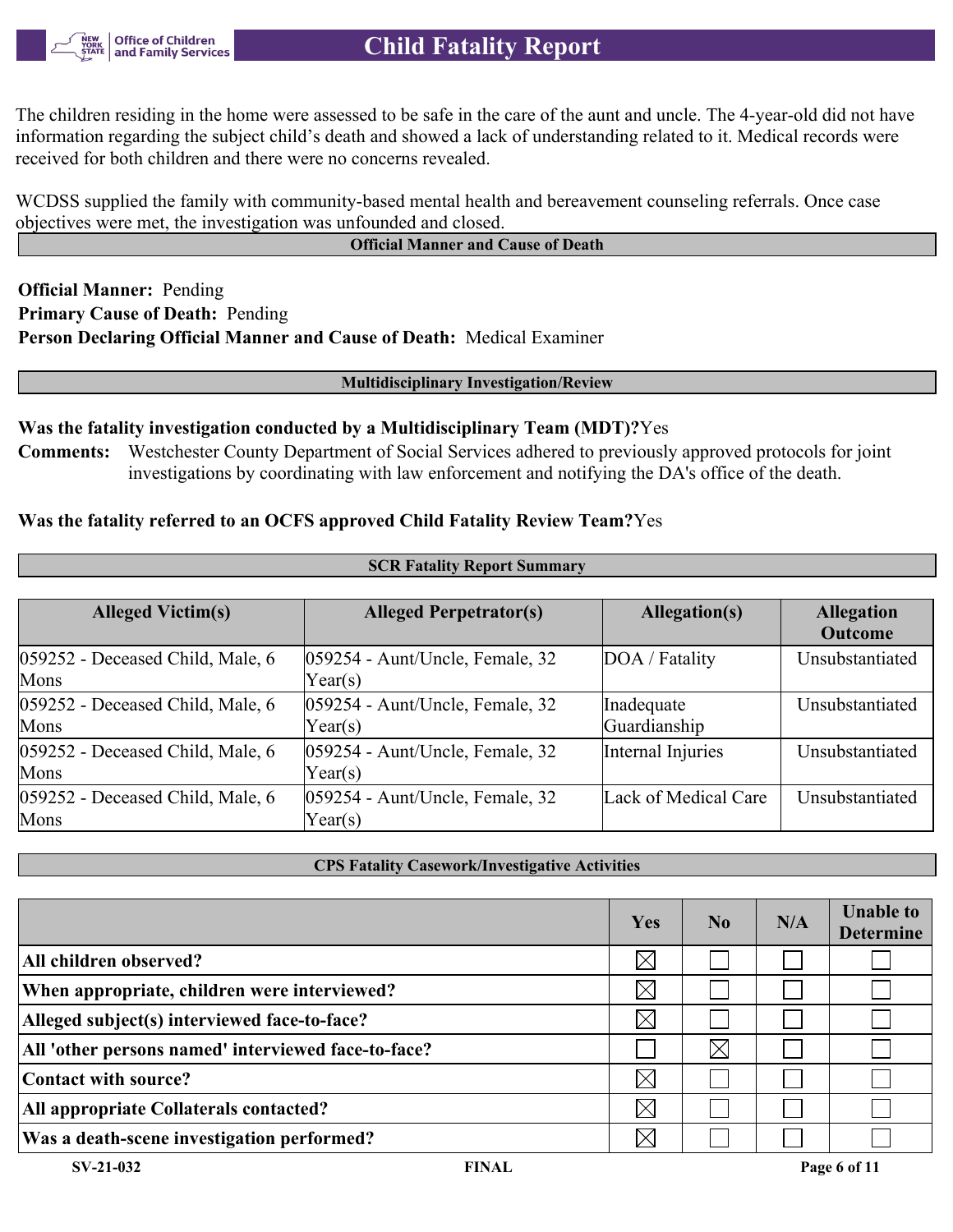

| Was there discussion with all parties (youth, other household members,<br>and staff) who were present that day (if nonverbal, observation and<br>comments in case notes)? | $\bowtie$ |  |  |
|---------------------------------------------------------------------------------------------------------------------------------------------------------------------------|-----------|--|--|
| Coordination of investigation with law enforcement?                                                                                                                       |           |  |  |
| Was there timely entry of progress notes and other required<br>documentation?                                                                                             | IX        |  |  |

# **Additional information:**

WCDSS spoke with relevant collateral sources. Though the father was named, he resided out of the country. WCDSS exhausted efforts to locate and interview him to no avail.

#### **Fatality Safety Assessment Activities**

|                                                                                                                                                                                                                                            | Yes         | No          | N/A       | <b>Unable to</b><br><b>Determine</b> |
|--------------------------------------------------------------------------------------------------------------------------------------------------------------------------------------------------------------------------------------------|-------------|-------------|-----------|--------------------------------------|
| Were there any surviving siblings or other children in the household?                                                                                                                                                                      | $\boxtimes$ |             |           |                                      |
| Was there an adequate assessment of impending or immediate danger to surviving siblings/other children in the<br>household named in the report:                                                                                            |             |             |           |                                      |
| Within 24 hours?                                                                                                                                                                                                                           | $\boxtimes$ |             |           |                                      |
| At 7 days?                                                                                                                                                                                                                                 | $\boxtimes$ |             |           |                                      |
| At 30 days?                                                                                                                                                                                                                                | $\boxtimes$ |             |           |                                      |
| Was there an approved Initial Safety Assessment for all surviving<br>siblings/ other children in the household within 24 hours?                                                                                                            | $\boxtimes$ |             |           |                                      |
| Are there any safety issues that need to be referred back to the local<br>district?                                                                                                                                                        |             | $\boxtimes$ |           |                                      |
|                                                                                                                                                                                                                                            |             |             |           |                                      |
| When safety factors were present that placed the surviving siblings/other<br>children in the household in impending or immediate danger of serious<br>harm, were the safety interventions, including parent/caretaker actions<br>adequate? |             |             | $\bowtie$ |                                      |

**Fatality Risk Assessment / Risk Assessment Profile**

|                                                                                                                                                             | Yes      | N <sub>0</sub> | N/A | <b>Unable to</b><br><b>Determine</b> |
|-------------------------------------------------------------------------------------------------------------------------------------------------------------|----------|----------------|-----|--------------------------------------|
| Was the risk assessment/RAP adequate in this case?                                                                                                          | $\times$ |                |     |                                      |
| During the course of the investigation, was sufficient information<br>gathered to assess risk to all surviving siblings/other children in the<br>household? | $\times$ |                |     |                                      |
| Was there an adequate assessment of the family's need for services?                                                                                         | $\times$ |                |     |                                      |
| Did the protective factors in this case require the LDSS to file a petition<br>in Family Court at any time during or after the investigation?               |          |                |     |                                      |
| Were appropriate/needed services offered in this case                                                                                                       | $\times$ |                |     |                                      |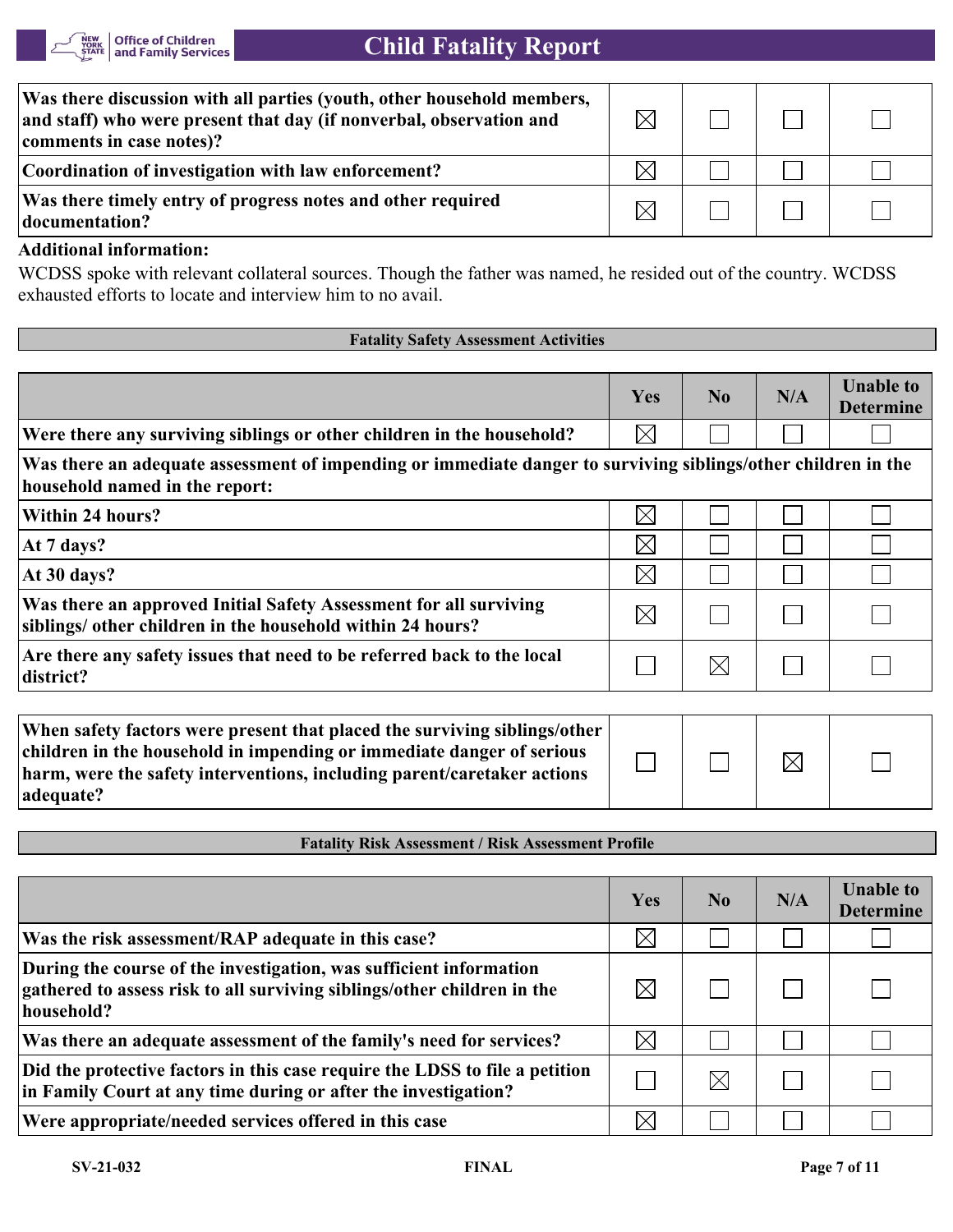

### **Explain:**

Risk was assessed and the family was offered services related to bereavement and mental health counseling.

#### **Placement Activities in Response to the Fatality Investigation**

|                                                                                                                                                                                                       | Yes | N <sub>0</sub> | N/A | <b>Unable to</b><br><b>Determine</b> |
|-------------------------------------------------------------------------------------------------------------------------------------------------------------------------------------------------------|-----|----------------|-----|--------------------------------------|
| Did the safety factors in the case show the need for the surviving<br>siblings/other children in the household be removed or placed in foster<br>care at any time during this fatality investigation? |     | $\bowtie$      |     |                                      |
| Were there surviving children in the household that were removed either<br>as a result of this fatality report / investigation or for reasons unrelated<br>to this fatality?                          |     | $\boxtimes$    |     |                                      |
| <b>Explain as necessary:</b><br>There was no removal of the other children in the home.                                                                                                               |     |                |     |                                      |

### **Legal Activity Related to the Fatality**

### **Was there legal activity as a result of the fatality investigation?** There was no legal activity.

#### **Services Provided to the Family in Response to the Fatality**

| <b>Services</b>                   | <b>Provided</b><br><b>After</b><br><b>Death</b> | Offered,<br>but<br><b>Refused</b> | Offered,<br><b>Unknown</b><br>if Used | <b>Not</b><br><b>Offered</b> | <b>Needed</b><br>but<br>Unavailable | N/A         | <b>CDR</b><br><b>Lead to</b><br>Referral |
|-----------------------------------|-------------------------------------------------|-----------------------------------|---------------------------------------|------------------------------|-------------------------------------|-------------|------------------------------------------|
| <b>Bereavement counseling</b>     | $\boxtimes$                                     |                                   |                                       |                              |                                     |             |                                          |
| <b>Economic support</b>           |                                                 |                                   |                                       |                              |                                     | $\boxtimes$ |                                          |
| <b>Funeral arrangements</b>       |                                                 |                                   |                                       |                              |                                     | $\boxtimes$ |                                          |
| <b>Housing assistance</b>         |                                                 |                                   |                                       |                              |                                     | $\boxtimes$ |                                          |
| <b>Mental health services</b>     | $\boxtimes$                                     |                                   |                                       |                              |                                     |             |                                          |
| <b>Foster care</b>                |                                                 |                                   |                                       |                              |                                     | $\boxtimes$ |                                          |
| <b>Health care</b>                |                                                 |                                   |                                       |                              |                                     | $\boxtimes$ |                                          |
| <b>Legal services</b>             |                                                 |                                   |                                       |                              |                                     | $\boxtimes$ |                                          |
| <b>Family planning</b>            |                                                 |                                   |                                       |                              |                                     | $\boxtimes$ |                                          |
| <b>Homemaking Services</b>        |                                                 |                                   |                                       |                              |                                     | $\boxtimes$ |                                          |
| <b>Parenting Skills</b>           |                                                 |                                   |                                       |                              |                                     | $\boxtimes$ |                                          |
| <b>Domestic Violence Services</b> |                                                 |                                   |                                       |                              |                                     | $\boxtimes$ |                                          |
| <b>Early Intervention</b>         | $\boxtimes$                                     |                                   |                                       |                              |                                     |             |                                          |
| <b>Alcohol/Substance abuse</b>    |                                                 |                                   |                                       |                              |                                     | $\boxtimes$ |                                          |
| <b>Child Care</b>                 |                                                 |                                   |                                       |                              |                                     | $\boxtimes$ |                                          |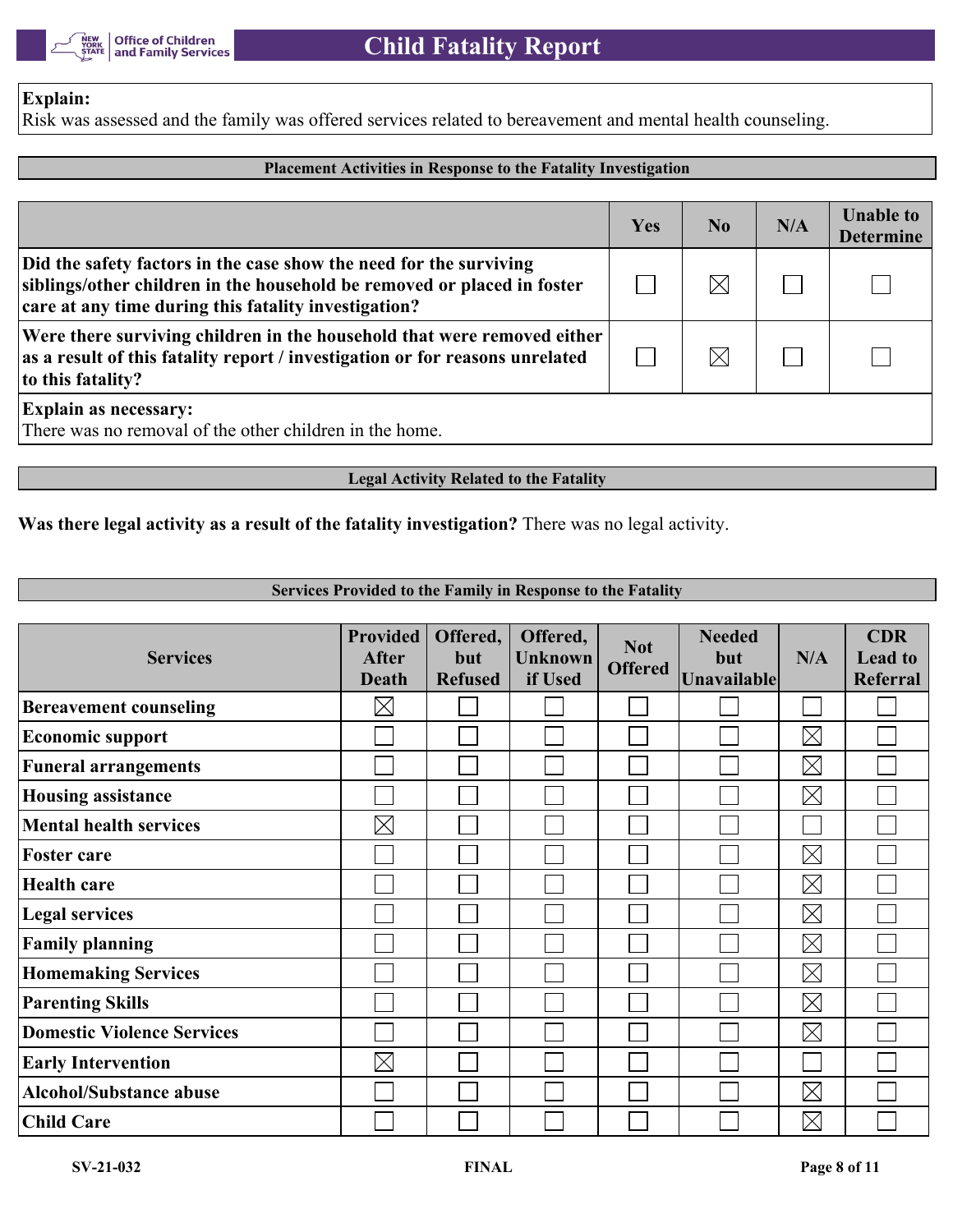

| Intensive case management                                                                                                                                                                                                                                     |  |  |  |  |  |  |  |
|---------------------------------------------------------------------------------------------------------------------------------------------------------------------------------------------------------------------------------------------------------------|--|--|--|--|--|--|--|
| <b>Family or others as safety resources</b>                                                                                                                                                                                                                   |  |  |  |  |  |  |  |
| <b>Other</b>                                                                                                                                                                                                                                                  |  |  |  |  |  |  |  |
| <b>Other, specify:</b> Victim Assistance Services (VAS)                                                                                                                                                                                                       |  |  |  |  |  |  |  |
| Additional information, if necessary:<br>WCDSS referred the family to bereavement counseling, mental health services, Early Intervention, and services to assist<br>the family in in transporting the subject child's body to the family's country of origin. |  |  |  |  |  |  |  |

# **Were services provided to parent(s) and other care givers to address any immediate needs related to the fatality?** Yes

**Explain:**

WCDSS provided referrals for community-based mental health and grief counseling.

# **History Prior to the Fatality**

| <b>Child Information</b>                                                             |                |  |  |  |
|--------------------------------------------------------------------------------------|----------------|--|--|--|
| Did the child have a history of alleged child abuse/maltreatment?                    | N <sub>0</sub> |  |  |  |
| Was the child ever placed outside of the home prior to the death?                    | No             |  |  |  |
| Were there any siblings ever placed outside of the home prior to this child's death? | No             |  |  |  |
| Was the child acutely ill during the two weeks before death?                         | N <sub>o</sub> |  |  |  |

#### **Infants Under One Year Old**

#### **During pregnancy, mother:**

| $\Box$ Had medical complications / infections         | $\Box$ Had heavy alcohol use |
|-------------------------------------------------------|------------------------------|
| $\Box$ Misused over-the-counter or prescription drugs | Smoked tobacco               |

Experienced domestic violence Used illicit drugs

 $\boxtimes$  Was not noted in the case record to have any of the issues listed

# **Infant was born:**

 $Drug exposed$   $\lbrack$ 

| With fetal alcohol effects or syndrome |  |
|----------------------------------------|--|
|----------------------------------------|--|

 $\boxtimes$  With neither of the issues listed noted in case record

# **CPS - Investigative History Three Years Prior to the Fatality**

| Date of<br><b>SCR</b><br><b>Report</b> | <b>Alleged</b><br>Victim(s)                                                                    | <b>Alleged</b><br>Perpetrator(s) | Allegation(s)              | <b>Allegation</b><br><b>Outcome</b> | Compliance<br><b>Issue(s)</b> |
|----------------------------------------|------------------------------------------------------------------------------------------------|----------------------------------|----------------------------|-------------------------------------|-------------------------------|
|                                        | $\vert 12/30/2020 \vert$ Other Child - cousin, Female, $\vert$ Aunt/Uncle, Female, 31<br>Years |                                  | Inadequate<br>Guardianship | Unsubstantiated                     | No                            |
|                                        | Other Child - cousin, Female, Aunt/Uncle, Female, 31<br>3 Years                                | Years                            | Sexual Abuse               | Unsubstantiated                     |                               |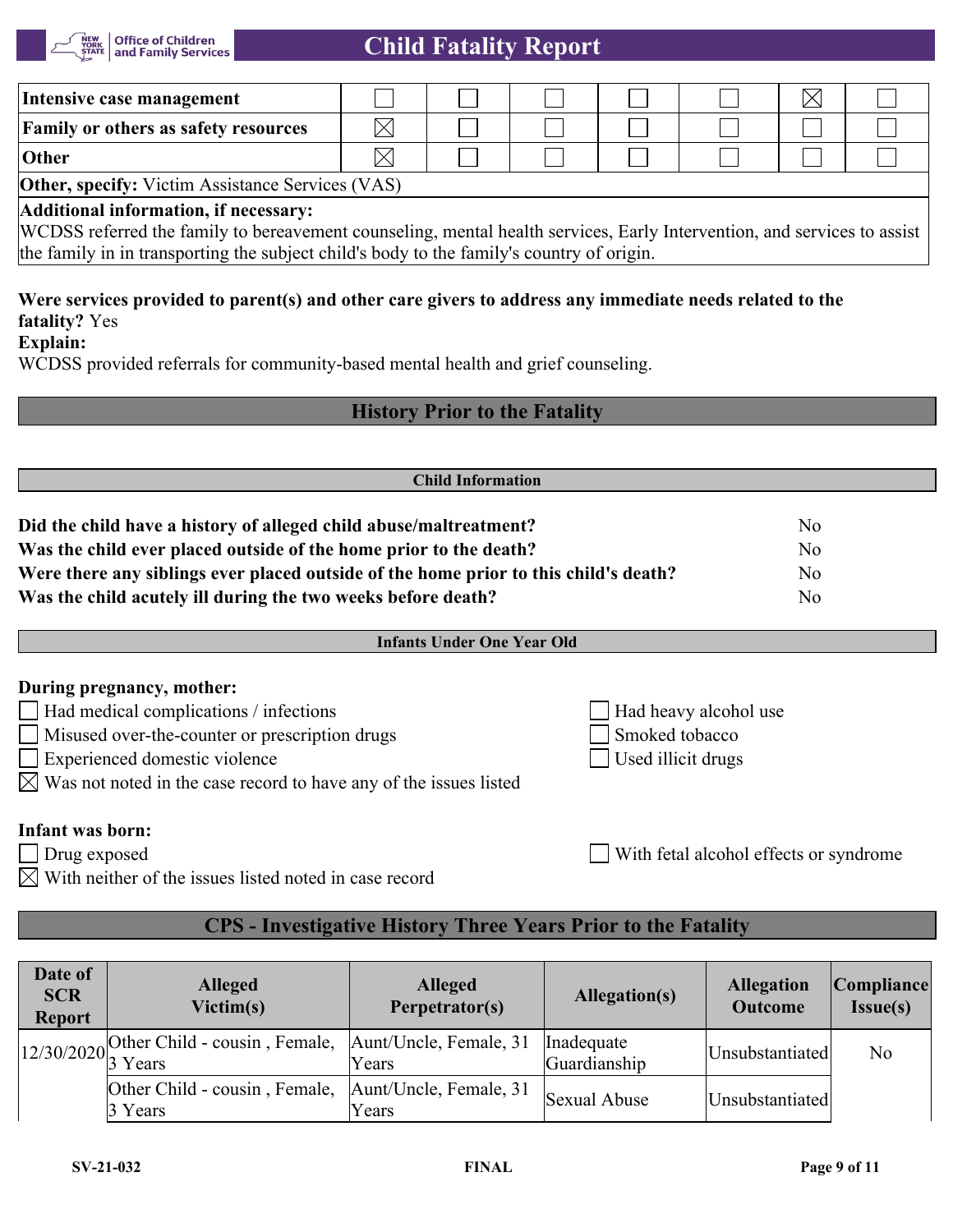

| Other Child - cousin, Female,            | Aunt/Uncle, Male, 27            | Inadequate   | Unsubstantiated |
|------------------------------------------|---------------------------------|--------------|-----------------|
| 3 Years                                  | Years                           | Guardianship |                 |
| Other Child - cousin, Female,<br>3 Years | Aunt/Uncle, Male, 27<br>Years   | Sexual Abuse | Unsubstantiated |
| Other Child - cousin, Female,            | Aunt/Uncle, Male, 24            | Inadequate   | Unsubstantiated |
| 3 Years                                  | Years                           | Guardianship |                 |
| Other Child - cousin, Female,<br>3 Years | Aunt/Uncle, Male, 24<br>Years   | Sexual Abuse | Unsubstantiated |
| Other Child - cousin, Female,            | Aunt/Uncle, Female, 28          | Inadequate   | Unsubstantiated |
| 3 Years                                  | Years                           | Guardianship |                 |
| Other Child - cousin, Female,<br>3 Years | Aunt/Uncle, Female, 28<br>Years | Sexual Abuse | Unsubstantiated |

#### **Report Summary:**

WCDSS received a report from the SCR alleging on 12/30/20, the 3-year-old cousin had approximately five HPV warts on her vulva and anal region. The aunt and uncle did not have this infection and there was no explanation for how the cousin contracted the disease.

**Report Determination:** Unfounded **Date of Determination:** 02/26/2021

#### **Basis for Determination:**

WCDSS determined there was no credible evidence to support the allegations against the aunt and uncle as well as the cousin's aunt and uncle who also resided in the home. Medical records revealed the aunt had an outbreak of HPV during child birth and it was likely how the cousin contracted the disease.

#### **OCFS Review Results:**

WCDSS completed case objectives within the required timeframes. Safety for the cousin and other children in the home was assessed throughout the investigation. The family was referred to community-based services and the investigation was unfounded and closed once case objectives were met.

**Are there Required Actions related to the compliance issue(s)?**  $\Box$  Yes  $\Box$  No

#### **CPS - Investigative History More Than Three Years Prior to the Fatality**

There was no CPS investigative history more than three years prior to the fatality.

**Known CPS History Outside of NYS**

There was no known history outside New York State.

#### **Legal History Within Three Years Prior to the Fatality**

**Was there any legal activity within three years prior to the fatality investigation?** There was no legal activity

**Recommended Action(s)**